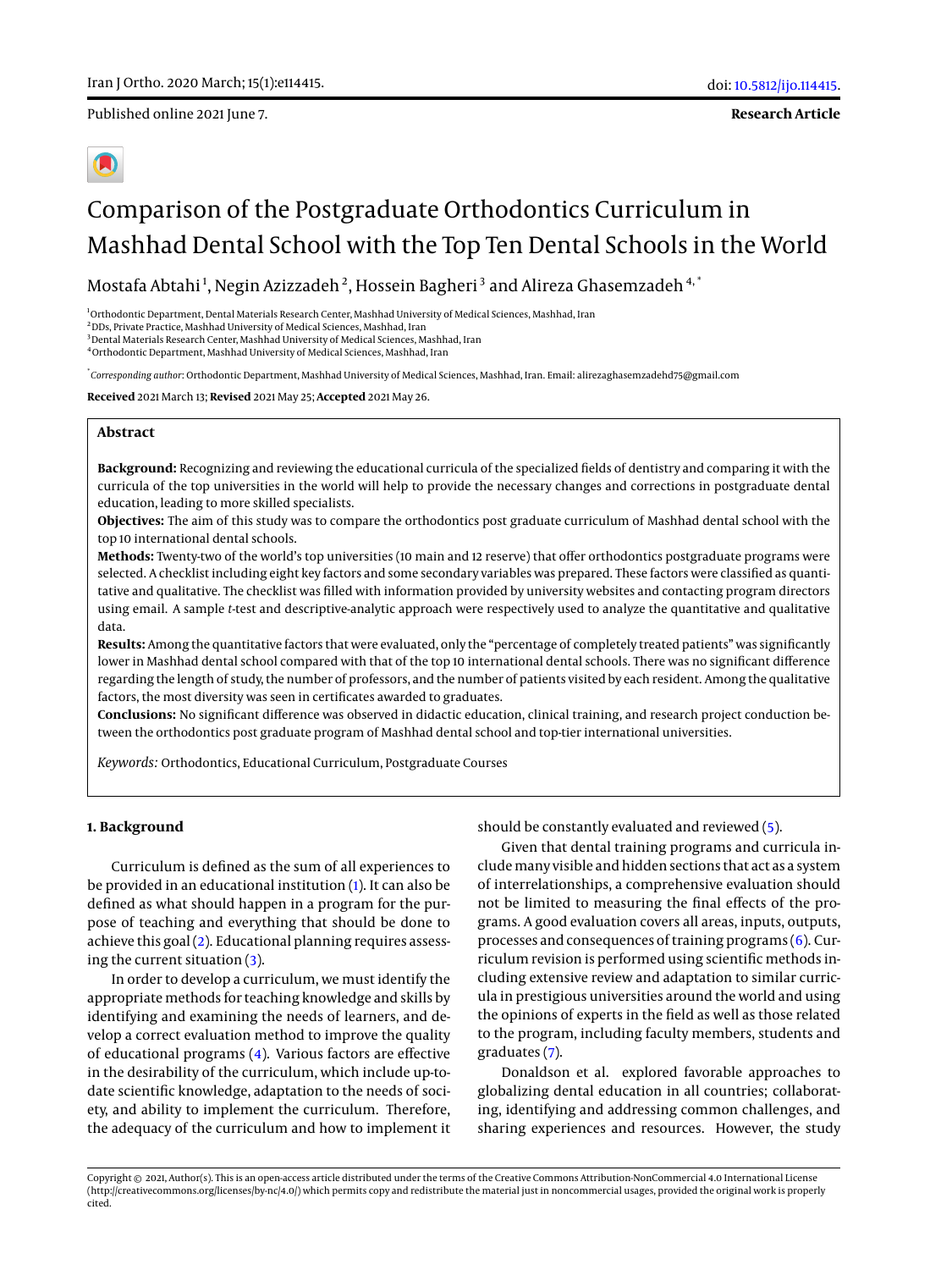also indicated that implementing changes in dental education around the world is declining, leading to differences in the standards of dental education, both theoretically and clinically, between different countries, which jeopardizes the development of dental education. This situation additionally complicates the achievement of a set of universally accepted standards for use in the curricula across countries [\(8\)](#page-6-7). Few researches have been done to compare the Iranian curricula of specialized fields of dentistry with those of top universities in the world.

In a study conducted by Zarandi et al., the features of the postgraduate periodontology curriculum in Iran was compared with the universities of Harvard, Maryland, and Toronto. The results of the study showed that the educational programs in all universities were lesson-oriented and offered theoretical units along with practical units in each semester. The duration of courses in all universities was 45 to 57months. Generally, in non-Iranian universities, there was more emphasis on research work, and at the end of their studies, two degrees in periodontics were awarded to each assistant [\(9\)](#page-6-8).

Dabaghi et al. conducted a study to compare the curriculum of five specialized fields of dentistry (orthodontics, pediatric dentistry, periodontics, prosthodontics, and maxillofacial surgery) in Iranian universities with the world top universities in terms of goals and programs, general structure, educational content, course length, and qualifications awarded at the end of the course. The findings of this study indicated that in most of the world top universities, graduates were awarded a master degree. However, in Iran, the equivalent of a PhD was awarded to graduates, and in the orthodontics field, Iranian universities have more intensive and comprehensive goals and missions [\(10\)](#page-6-9).

## **2. Objectives**

The aim of this study was to compare the orthodontics postgraduate curriculum of Mashhad School of Dentistry with the top ten dental schools in the world, with the intention of using the results to improve the quality of postgraduate orthodontic training.

#### **3. Methods**

This descriptive-sectional study was conducted in two main phases during the year 2020. The first phase aimed at searching and finding the best dental faculties in the world. For this purpose, the QS (Quacquarelli Symonds) and Shanghai world university rankings were used. Shanghai andQS are annual publication of world university rankings and are regarded among the three most influential and widely observed university rankings, alongside Times

Higher Education World University Rankings. QS designed its rankings to assess performance according to what it believes to be key aspects of a university's mission: teaching, research, nurturing employability, and internationalization. Its indicators for ranking are academic peer review, faculty/student ratio, citations per faculty, employer reputation, international student ratio, and international staff ratio. The Academic Ranking of World Universities (ARWU), also known as the Shanghai Ranking, ranks universities by criterions including quality of education, quality of faculty, research output, and per capita performance.

Then, considering the commonalities of these two rankings and the status of the orthodontic specialized educational program, 22 universities that were among the 50 highest ranked in both were selected [\(Table 1\)](#page-2-0). The top ten were selected as the study universities and the others as the reserve list in case of not being able to obtain information regarding the curriculum and program of each selected university. Ten final universities which responded to our email and complete information regarding their curriculum was obtained were King's College London, University of California San Francisco, University College London, KU Leuven, New York University, University of British Columbia, University of Toronto, University of Iowa, University of Geneva, and The State University of New York at Buffalo.

In the second phase, in order to evaluate the curriculum of the selected universities, the checklist of Allareddy et al.'s [\(11\)](#page-6-10) study was selected and according to other studies, corrections and changes were applied [\(12,](#page-6-11) [13\)](#page-6-12). The final checklist contained items to determine the educational objectives, resources, teaching methods, residents assessment methods, duration of the course, certificates awarded to graduates, holding a mock board examination, the number of full-time and part-time professors present in the ward, the number of patients starting treatment with each resident, the percentage of patients completing treatment with each resident, the number of treatment methods taught to residents, the number of units per resident, and the number of assistants per resident. Furthermore, by searching the website of the desired universities or communicating via university email, the orthodontic course curriculum in the desired universities and the necessary information to complete the checklist items were collected.

The questionnaire sent by email contained 11 questions, five of which were intended for qualitative evaluation and the other six questions were intended for quantitative evaluation of the residency program and curriculum of selected universities.

The project proposal was approved by the ethics committee of the faculty of the Dentistry of Mashhad University of Medical Sciences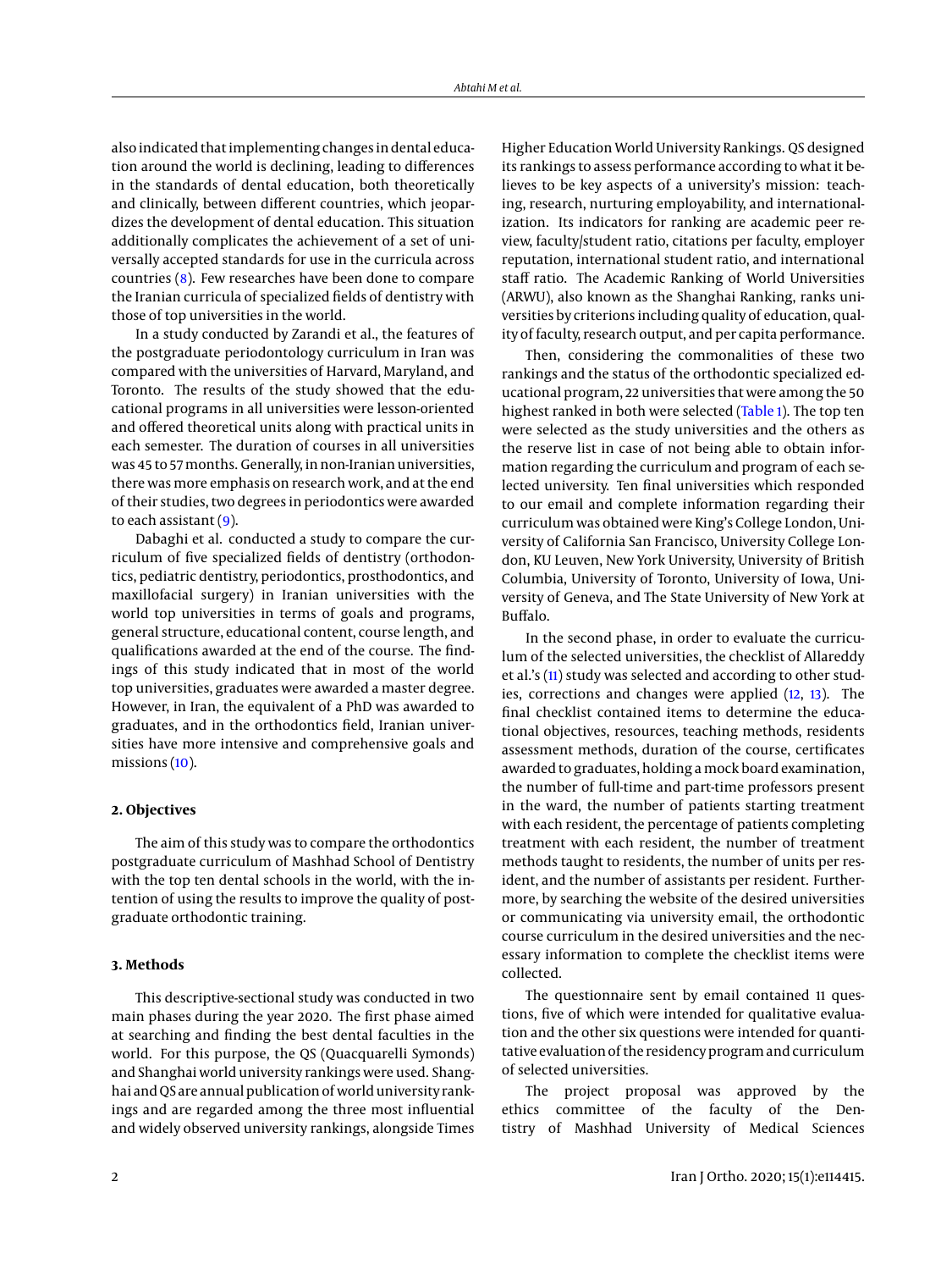| No.                     | Universities                                               | QS Ranking              | Shanghai Ranking |
|-------------------------|------------------------------------------------------------|-------------------------|------------------|
| 1                       | University of Michigan-Ann<br>Arbor                        | 3                       | $\mathbf{1}$     |
| $\mathbf{2}$            | King's College London                                      | $\mathbf 1$             | 3                |
| 3                       | Harvard University                                         | 5                       | 5                |
| $\overline{\mathbf{4}}$ | University of Washington                                   | 12                      | $\overline{4}$   |
| 5                       | University of California, San<br>Francisco                 | 9                       | 8                |
| 6                       | The University of Hong Kong                                | $\overline{\mathbf{4}}$ | 16               |
| 7                       | University of North Carolina<br>at Chapel Hill             | 18                      | 2                |
| 8                       | University of Pennsylvania                                 | 22                      | $\overline{7}$   |
| 9                       | University College London                                  | 16                      | 15               |
| 10                      | University of California, Los<br>Angeles (UCLA)            | 27                      | 6                |
| 11                      | KU Leuven                                                  | 25                      | 9                |
| 12                      | New York University                                        | 14                      | 21               |
| 13                      | Tokyo Medical and Dental<br>University                     | 6                       | 29               |
| 14                      | The University of Manchester                               | 21                      | 20               |
| 15                      | University of British<br>Columbia                          | 24                      | 23               |
| 16                      | University of Copenhagen                                   | 29                      | 26               |
| 17                      | Columbia University                                        | 35                      | 31               |
| 18                      | University of Toronto                                      | 36                      | 36               |
| 19                      | University of Adelaide                                     | 28                      | 45               |
| 20                      | The University of Iowa                                     | 49                      | 25               |
| 21                      | University of Geneva                                       | 42                      | 43               |
| 22                      | University at Buffalo, the<br>State University of New York |                         | 11               |

<span id="page-2-0"></span>**Table 1.** Top Universities Ranked in the Quacquarelli Symonds and Shanghai World University Rankings

(IR.MUMS.DENTISTRY.REC.1399.085). All information obtained from corresponding with the universities, after receiving their tacit consent, is included in the article. One sample *t*-test and descriptive-analytic approach were respectively used to analyze the quantitative and qualitative data. The criterion for statistical significance was  $P < 0.05$ , 2-tailed.

# **4. Results**

Comparing the duration of the orthodontic residency at the University of Mashhad with the top ten universities in the world, the shortest program duration was at the University of Iowa (24 months) and the longest was at the Universities of Geneva and KU Leuven (48 months). The mean  $\pm$  SD length of study in the top ten universities was 37.1

 $\pm$  6.84 months, which was not significantly different from the length of study in the Mashhad dental school, which was 36 months ( $P = 0.231$ ).

The lowest number of orthodontic professors was in King's College London with 3 and the highest number of orthodontic professors was in the University of Iowa with 15. The mean  $(\pm SD)$  number of orthodontic professors in the top ten universities was 9.6  $\pm$  3.75 and there was no significant difference in comparison to the number of orthodontic professors in Mashhad dental school, which was  $9 (P =$ 0.625).

The lowest number of patients visited by each resident corresponded to the University of British Columbia with 45 patients and the highest number of patients visited was related to KU Leuven with 135 patients. The mean  $\pm$  SD number of patients visited in the top ten universities was 84.5  $\pm$ 25.98, which was not significantly different from the number of patients visited in Mashhad dental school, which was 70 ( $P = 0.111$ ).

The lowest percentage of patients who received complete treatment by the initial resident was 60% from the University College London, whereas the highest percentage was from the University of Iowa and the University of Geneva with 100%. The mean  $(\pm SD)$  percentage of patients who received complete treatment by the initial resident in the top ten universities was 81.0  $\pm$  11.97%, which was significantly higher compared to Mashhad dental school, which was  $60\%$  (P < 0.001).

The lowest number of treatment methods was two for King's College London and the highest number of treatment methods was 20 for the University of California, San Francisco. The mean  $(\pm$  SD) number of treatment methods in the top ten universities was 8.20  $\pm$  6.49, which was not significantly different from the number of treatment methods in Mashhad dental school, which was  $8(P =$ 0.925).

The minimum number of nurses per resident was zero (KU Leuven) and the maximum number of nurses per resident was one (King's College London, University College London, and University of Toronto). The mean  $(\pm SD)$  number of nurses per resident in the top ten universities was 0.44  $\pm$  0.40, which was not significantly different from the number of nurses per resident in the Mashhad dental school, which was  $0.5$  (P = 0.632).

The number of units per resident in each of the top ten universities in the world and Mashhad dental school was one.

The comparison of the answers of the world top ten universities with Mashhad dental school regarding the orthodontic program's educational goals and resources, how to evaluate residents, and the degree or certificate awarded to residents at the end of the course is given in [Tables 2](#page-3-0) - [5.](#page-5-0)

Out of the 10 universities surveyed, only four (KU Leu-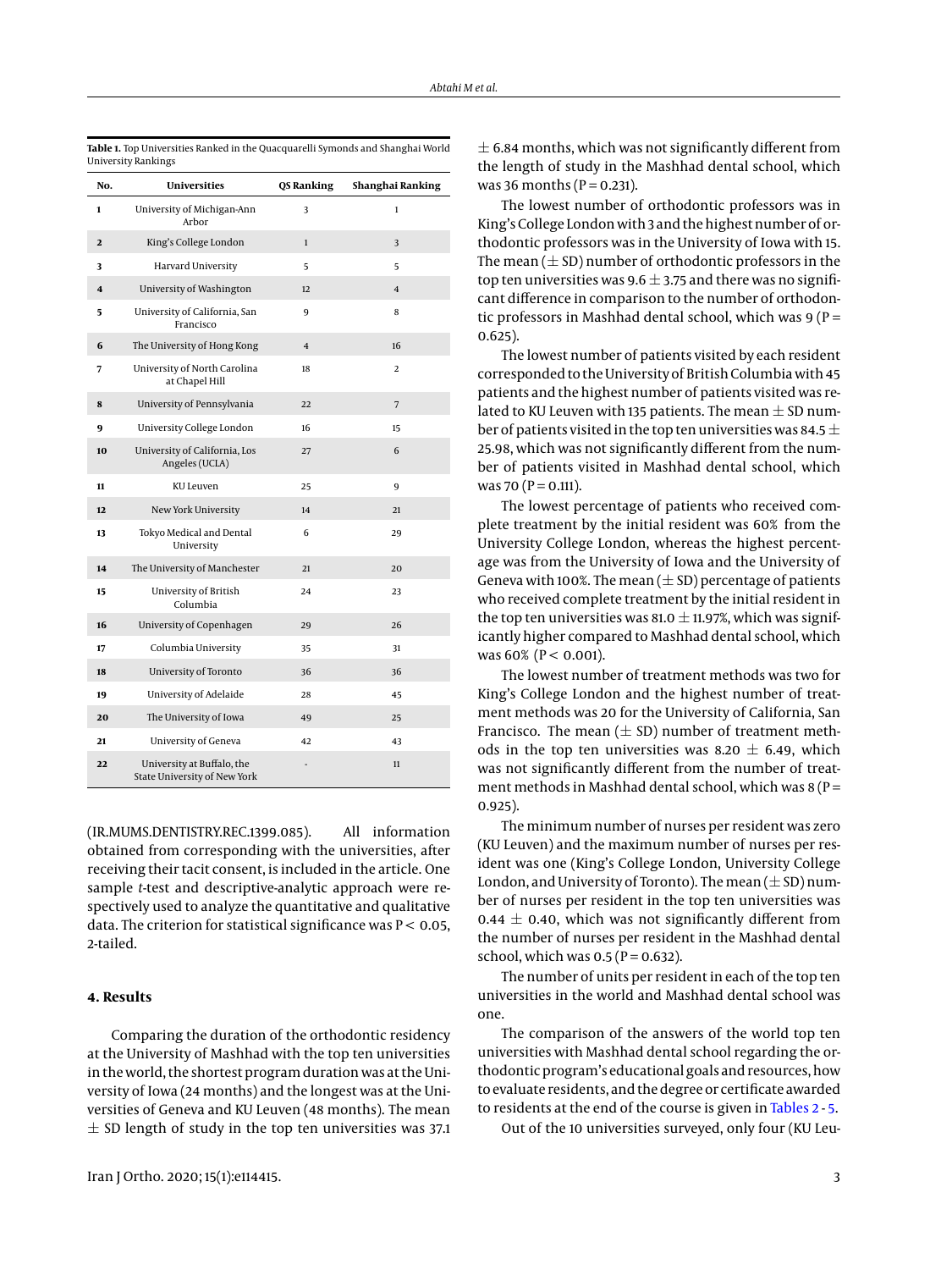<span id="page-3-0"></span>

| University                                  | Answer                                                                                                                                                                                                                                                                                                                                                                                                                                                                                                                                                                                                                                                                                                                                                                                                                                                                                                                                                                                                                                                                                                                                                                                                                                                                                                             |
|---------------------------------------------|--------------------------------------------------------------------------------------------------------------------------------------------------------------------------------------------------------------------------------------------------------------------------------------------------------------------------------------------------------------------------------------------------------------------------------------------------------------------------------------------------------------------------------------------------------------------------------------------------------------------------------------------------------------------------------------------------------------------------------------------------------------------------------------------------------------------------------------------------------------------------------------------------------------------------------------------------------------------------------------------------------------------------------------------------------------------------------------------------------------------------------------------------------------------------------------------------------------------------------------------------------------------------------------------------------------------|
| King's College London                       | Our main goal is to cultivate professional and skilled dentists at the level of Master of Orthodontics. Our side goal is<br>continuing education as well as the need to make progress in related sciences.                                                                                                                                                                                                                                                                                                                                                                                                                                                                                                                                                                                                                                                                                                                                                                                                                                                                                                                                                                                                                                                                                                         |
| University of California, San Francisco     | Combining basic science with clinical and behavioral education related to orthodontic treatment with a strong<br>emphasis on active clinical experience, education and research (orthodontic master).                                                                                                                                                                                                                                                                                                                                                                                                                                                                                                                                                                                                                                                                                                                                                                                                                                                                                                                                                                                                                                                                                                              |
| <b>University College London</b>            | Develop the necessary skills and knowledge to: (1) diagnosis and treatment planning of orthodontic patients; (2) safe<br>work by observing all aspects of safety and clinical governance; (3) using clinical, radiographic and ethnic<br>information to identify treatment options; (4) planning available and practicable treatments, considering alternative<br>ways and obtaining consent; (5) using appliances to get the best result.                                                                                                                                                                                                                                                                                                                                                                                                                                                                                                                                                                                                                                                                                                                                                                                                                                                                         |
| <b>KU Leuven</b>                            | The first concern of the program is orthodontic education with the aim of advancement of postgraduate orthodontic<br>education in Europe.                                                                                                                                                                                                                                                                                                                                                                                                                                                                                                                                                                                                                                                                                                                                                                                                                                                                                                                                                                                                                                                                                                                                                                          |
| <b>New York University</b>                  | Headship in clinical excellence based on evidence-based orthodontics.                                                                                                                                                                                                                                                                                                                                                                                                                                                                                                                                                                                                                                                                                                                                                                                                                                                                                                                                                                                                                                                                                                                                                                                                                                              |
| University of British Columbia              | Educate efficient orthodontists on key decision making for diagnosis, treatment plan, patient communication, and<br>treatment so that the best outcome for the patient is achieved.                                                                                                                                                                                                                                                                                                                                                                                                                                                                                                                                                                                                                                                                                                                                                                                                                                                                                                                                                                                                                                                                                                                                |
| <b>University of Toronto</b>                | This course is a combination of scientific and clinical training to plan evidence-based treatment and treatment of<br>complex patients, along with a strong research component to prepare residents to critically evaluate articles and<br>conduct a research project (Master's Thesis).                                                                                                                                                                                                                                                                                                                                                                                                                                                                                                                                                                                                                                                                                                                                                                                                                                                                                                                                                                                                                           |
| The university of Iowa                      | Preparing skilled expert for orthodontic and dentofacial problems treatment; Providing clinical services to residents<br>of Iowa: Educate students on scientific research methods.                                                                                                                                                                                                                                                                                                                                                                                                                                                                                                                                                                                                                                                                                                                                                                                                                                                                                                                                                                                                                                                                                                                                 |
| <b>University of Geneva</b>                 | Completion of the course with mastery of theoretical and clinical knowledge of evidence-based orthodontics.                                                                                                                                                                                                                                                                                                                                                                                                                                                                                                                                                                                                                                                                                                                                                                                                                                                                                                                                                                                                                                                                                                                                                                                                        |
| The State University of New York at Buffalo | Preparing graduates for clinical orthodontic work through extensive training, gaining clinical and research<br>experiences and techniques.                                                                                                                                                                                                                                                                                                                                                                                                                                                                                                                                                                                                                                                                                                                                                                                                                                                                                                                                                                                                                                                                                                                                                                         |
| Iran (Mashhad University)                   | Graduates of the orthodontics course must have the following abilities: (1) complete identification and diagnosis of<br>dentofacial abnormalities and evaluation of the multilateral nature of these problems in relation to dentaloalveolar<br>disorders and functional and morphological disorders of the maxillofaciaodental system; (2) creating a deep<br>understanding of biological knowledge and neuromuscular physiology and occlusion and relationship with clinical<br>orthodontics; (3) have the necessary knowledge and skills in presenting the patient's clinical problem and<br>documenting it and designing the most appropriate different treatment methods as prevention and correction of<br>dentomaxillofacial abnormalities; (4) have the necessary knowledge and skills in establishing communication and<br>providing services in connection with other specialized fields (for orthosurgical treatments, Cleft patients and<br>syndromes); (5) ability to evaluate and use new research information in clinical therapies; (6) sufficient knowledge<br>and ability in the field of research methodology and presentation of research projects in the field of orthodontics; (7)<br>the ability of analytical thinking in orthodontics and teaching all subjects as a university lecturer. |

ven, University of Toronto, the University of Iowa, University at Buffalo, the State University of New York) did not conduct a mock board examination. King's College London conducted only the practical and clinical section of the test and the University of California, San Francisco held only the written part of the test. The remaining four universities held both written and clinical sections of the mock board examination. The University of Mashhad also conducted both written and practical sections of the mock board examination.

## **5. Discussion**

Mashhad dental school was at the same level as the studied universities with regard to the quantitative factors. Solely a significant difference was observed in the "percentage of patients whose treatment was completed by the starting resident", in which Mashhad dental school scored significantly lower than other universities. This might be due to treatment of much more difficult patients which need more time for their treatment, later initiation of cases in course, longer periods between patient visits and assigning less time to clinical work in the Mashhad

dental school in comparison with others. In order to decrease this discrepancy, we suggest to decrease the number of difficult cases (like canine impaction and surgery cases), early initiation of cases and shortening the time periods between patient visits.

In terms of qualitative factors, different universities stated different goals for their course but despite the apparent differences, one could see an overall similarity between all of them. In general, these goals fall into three areas: skills needed for advanced clinical work, skills needed to play a role in educating students, and working on research projects. These three areas were considered in the goals of all universities and minor objectives were selected to achieve these goals. Resources and teaching methods of the top ten universities in the world mainly include lectures, seminars, conferences, clinical experience, practical and research courses, international journals, 3D books and atlases, multidisciplinary treatment plans, close collaboration with the orthognathic surgical team, reference books, journal club, online courses, congresses and selfcentered learning. In Mashhad dental school, in addition to a number of reference books and articles, conference presentations, seminars, research papers, chairside learning, multidisciplinary treatment plans, and collaboration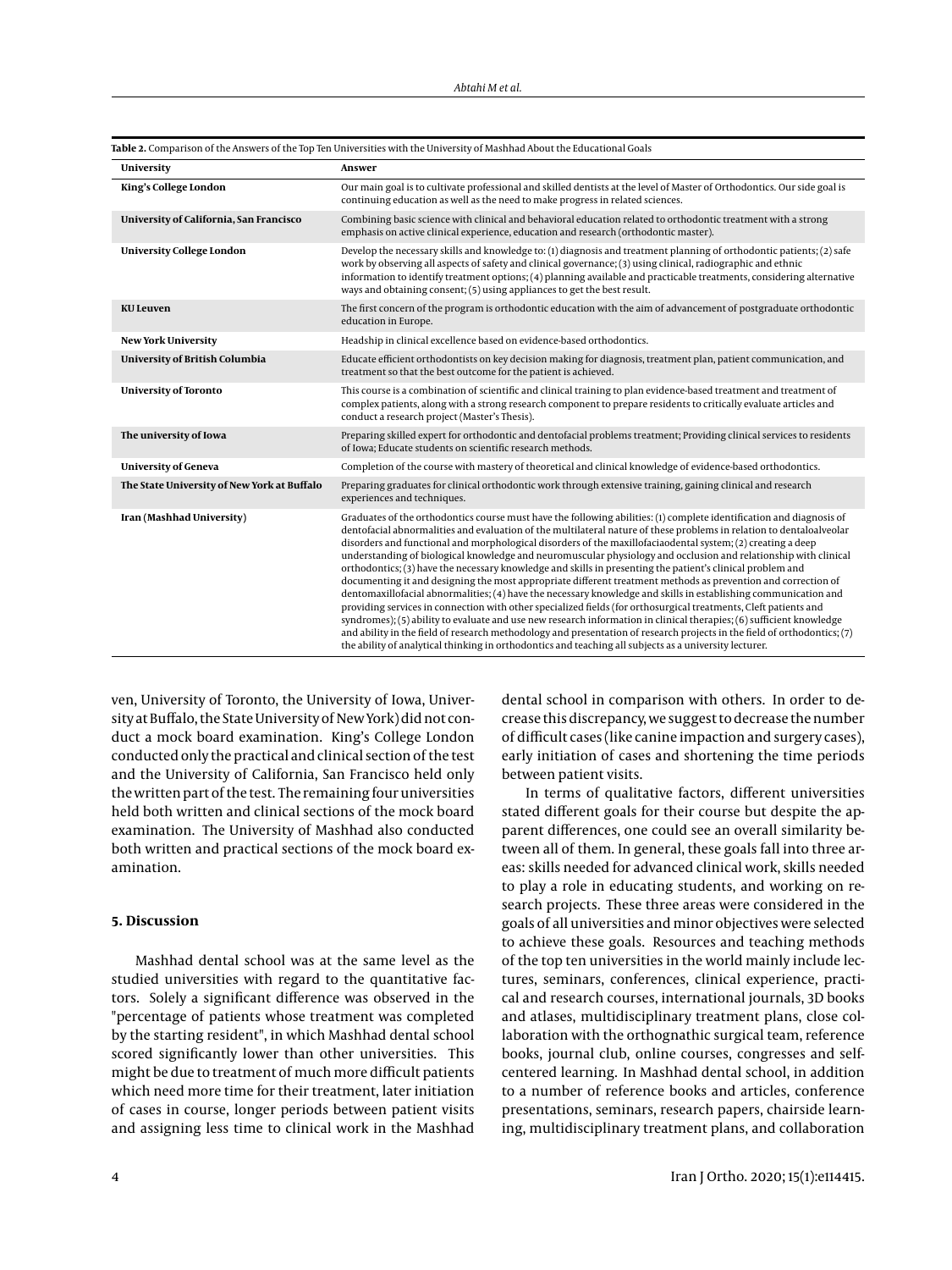| University                                  | Answer                                                                                                                                                                                                                                                                                                                                                                                                                                                                                                                                                                                                                                                                                                                                                                                                                                              |
|---------------------------------------------|-----------------------------------------------------------------------------------------------------------------------------------------------------------------------------------------------------------------------------------------------------------------------------------------------------------------------------------------------------------------------------------------------------------------------------------------------------------------------------------------------------------------------------------------------------------------------------------------------------------------------------------------------------------------------------------------------------------------------------------------------------------------------------------------------------------------------------------------------------|
| King's College London                       | The three-year training program generally consists of the following three parts: (1) educational lectures, individual<br>trainings, timed assignments; (2) clinical meetings in which residents treat patients under the supervision of a<br>specialist; (3) master thesis. The program also addresses the following topics: (1) biomedical Sciences, (2) radiology, (3)<br>materials science, (4) statistics, (5) scientific basics of orthodontics, (6) patient management, (7) human diseases, (8)<br>research methodology, (9) professional responsibility.                                                                                                                                                                                                                                                                                     |
| University of California, San Francisco     | Lectures, seminars, demos and conferences in combination with clinical experience. The course also provides strong<br>training and clinical basics for interdisciplinary treatments including prosthodontics, periodontics, oral and<br>maxillofacial surgery, craniofacial abnormalities, temporomandibular joint disorders, and facial oral pain.                                                                                                                                                                                                                                                                                                                                                                                                                                                                                                 |
| <b>University College London</b>            | (1) Clinical work, lecture, seminar, practical courses and research (using online education resources); (2) five sessions<br>of personal therapy (each session for 4 hours) per week; (3) participating in a new clinic every week with the presence<br>of an experience staff and training in that clinic; (4) research project with two supervisors and a statistical consultant.                                                                                                                                                                                                                                                                                                                                                                                                                                                                 |
| <b>KU Leuven</b>                            | At the beginning of the course, a 3-month pre-clinic is held, which includes training on dentics. A number of classic<br>articles along with Profit Book are considered as the main sources. A short examination is taken before starting<br>clinical work. Digital methods include virtual reality and digital models are available for discussion about cases. The<br>KUL Biomedical Library Account is available with access to international journals, books and 3D atlases.<br>Multidisciplinary teams are formed, including restorative, pediatric, ENT, maxillofacial surgery, periodontics, and<br>cleft lip and palate. for theoretical education, blended learning method based on the introduced resources and<br>communication with the teacher is used for deeper learning.                                                            |
| <b>New York University</b>                  | (1) Courses in basic sciences, craniofacial development and materials science; (2) diagnosis and orthodontic<br>treatment plan, mechanotherapy, growth and development and management of orthodontic treatment; (3)<br>two-person training with our unique team method; (4) multidisciplinary treatment plan and close cooperation with<br>orthognathic and craniofacial surgery team; (5) conferences and diagnostic lectures by the faculty; (6) rotation in<br>private clinics (for clinical route).                                                                                                                                                                                                                                                                                                                                             |
| University of British Columbia              | Seminars and classes equipped with audio-visual facilities and the Internet. Clinical and digital facilities                                                                                                                                                                                                                                                                                                                                                                                                                                                                                                                                                                                                                                                                                                                                        |
| <b>University of Toronto</b>                | In addition to the articles and clinical training provided by professors, access to current dental journals, reference<br>books, and various services that aid learning and research is provided.                                                                                                                                                                                                                                                                                                                                                                                                                                                                                                                                                                                                                                                   |
| The university of Iowa                      | Educational: Lecture presentation courses, seminars, clinical work and a research paper; Clinical: Various treatments<br>from interventional to comprehensive treatment of patients; Laboratory: Evaluation of diagnostic casts, radiographs<br>and clinical findings with the aim of space management and construction of a number of orthodontic appliances                                                                                                                                                                                                                                                                                                                                                                                                                                                                                       |
| <b>University of Geneva</b>                 | Course-based education, seminar-based education, case traetment plan discussions; interdisciplinary team<br>discussions, journal club, online courses, congress, self-centered learning, library access (books and journals)                                                                                                                                                                                                                                                                                                                                                                                                                                                                                                                                                                                                                        |
| The State University of New York at Buffalo | Seminar, lecture, learning chair side, review of articles, interdepartmental meetings, out-of-college courses Residents<br>work in teams with the cooperation of faculty to create a model of medical education and propagate the learning<br>experience.                                                                                                                                                                                                                                                                                                                                                                                                                                                                                                                                                                                           |
| Iran (Mashhad University)                   | A collection of articles, lectures, seminars, research paper, multidisciplinary treatment plan and collaboration with<br>orthognathic and craniofacial team, learning chairside; Books include: (1) Nanda R: Esthetics and Biomechanics in<br>Orthodontics 2nd Ed. 2015; (2) Proffit WR, Fields H, Sarver DM: Contemporary Orthodontics 6th Ed. 2019; (3) Proffit WR,<br>White RP, Sarver DM: Contemporary Treatment of Dentofacial Deformity 1st Ed. 2003; (4) Graber LW, Vanarsdall Jr, Vig<br>KWL, Haung GJ: Orthodontics: Current Principles and Techniques, 6th Ed. 2017; (5) Huang, Richmond, Vig:<br>Evidence-Based Orthodontics, 2nd Ed. 2018; (6) Burstone CJ, Choy K: The biomechanical foundation of clinical<br>orthodontics, 1st Ed. 2015; (7) Naini FB, Gill DS: Orthognathic Surgery: Principles, Planning and Practice 1st Ed. 2017 |

**Table 3.** Comparison of the Answers of the Top Ten Universities with the University of Mashhad Regarding the Educational Resources

with the orthognathic and craniofacial team are essential components of the school's curriculum. Also, a number of resident assessment methods, including written, oral, and practical exams, are used at all universities in the current study. Moreover, other methods include case evaluation, passing the written section of the orthodontic board exam, chairside feedback, on-the-job evaluation, scientific evaluation by publishing articles in international journals, and defending a specialized thesis in the presence of a jury, professional and ethical interactions with patients, professors and staff and active presence and participation in class activities are considered complementary methods by different universities. Among the top ten universities in the world, six hold the mock board examination, as does Mashhad dental school. The qualifications that graduates receive at the end of the course vary considerably between universities in different countries and depend on

the laws governing the health system of each country. The highest number of degrees awarded to graduates among the universities under study is a master's degree, which is awarded in seven universities. The orthodontic specialty certificate, board and PhD degrees are also awarded at five, four, and one university, respectively. Graduates of Mashhad dental school receive a master's degree and a specialized board of Iranian orthodontics degree.

Dabaghi et al. in their study showed that despite minor differences between Iran and the world's universities, similar curricula were generally used. The differences mentioned in this study between the curricula of the top ten universities in the world and Iran include the existence of more comprehensive and extensive goals and missions in the curriculum of Iranian universities, a longer course duration in some fields in the world's leading universities and differences in the type of degrees awarded at the end of the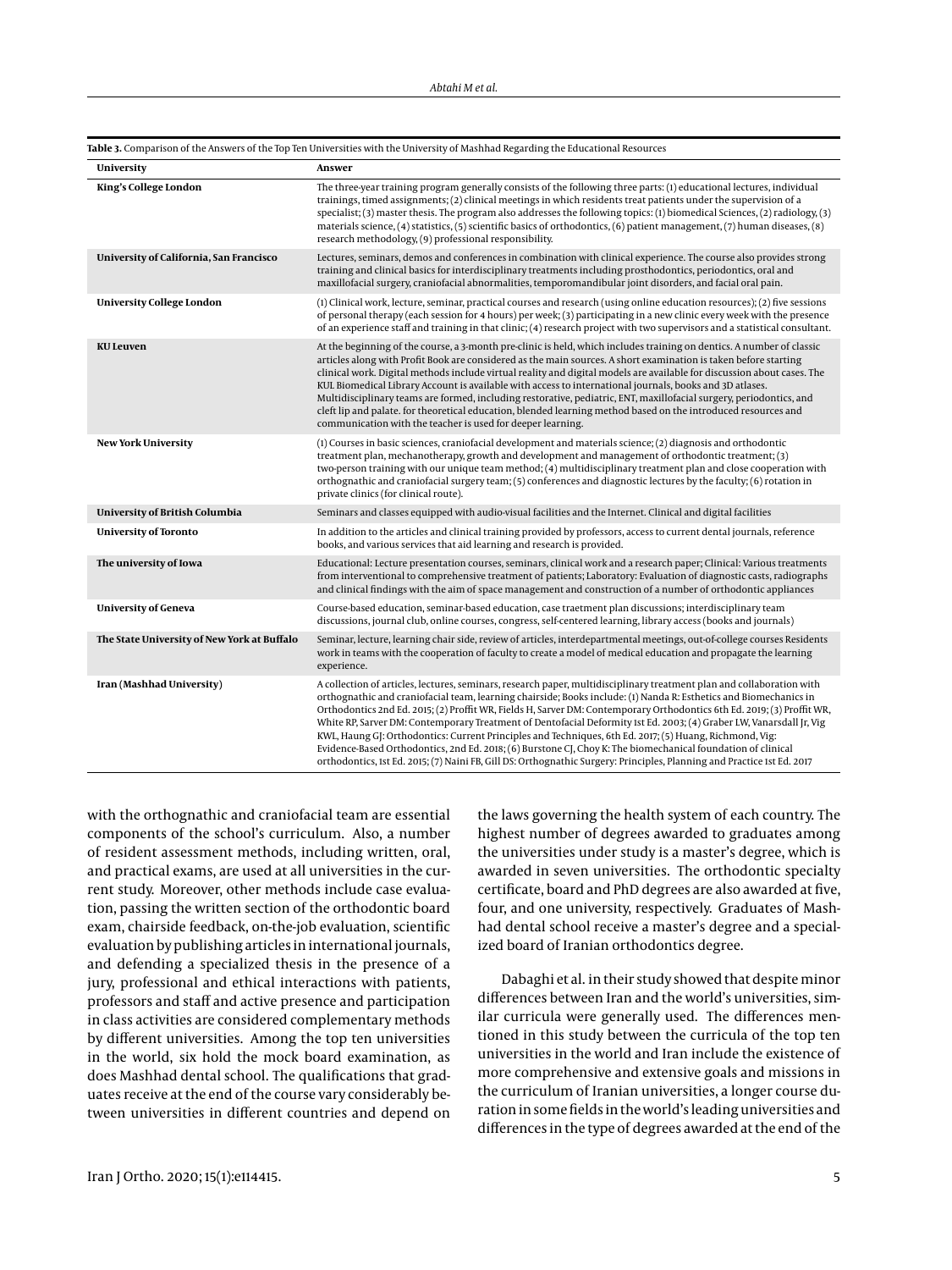| University                                  | Answer                                                                                                                                                                                                                                                                                                                                                                                                                                                                                                                                             |
|---------------------------------------------|----------------------------------------------------------------------------------------------------------------------------------------------------------------------------------------------------------------------------------------------------------------------------------------------------------------------------------------------------------------------------------------------------------------------------------------------------------------------------------------------------------------------------------------------------|
| King's College London                       | Written exam, oral exam, case evaluation, OSCE.                                                                                                                                                                                                                                                                                                                                                                                                                                                                                                    |
| University of California, San Francisco     | All residents are required to pass the written portion of the American Orthodontic Board exam before the end of the<br>course.                                                                                                                                                                                                                                                                                                                                                                                                                     |
| <b>University College London</b>            | Formative and Summative methods, include: (1) chairside feedback, (2) workplace assessment, (3) written exam, (4)<br>wire bending skills, (5) osce, (6) thesis completion, etc.                                                                                                                                                                                                                                                                                                                                                                    |
| <b>KULeuven</b>                             | Residents are evaluated based on the logbook and teacher feedback. This logbook includes pre-clinic, clinic, scientific<br>and professional. This guarantees continuous evaluation. An annual written test is held in years 1, 2, and 3, and finally<br>a board test with several treated cases in year 4. The scientific evaluation is done in the form of publishing two articles<br>in international journals and defending a specialized thesis in the presence of an international jury.                                                      |
| <b>New York University</b>                  | Written and oral exam at least twice a year to assess items such as: professionalism and ethics, information and skills,<br>patient care, communication skills, work-based learning, system-based learning; Performance indicators: (1) course<br>grades; (2) assessing the program based competency; (3) professors' Assessment of clinical performance and ensuring<br>patient-centered treatment; (4) professional and ethical relations with patients, professors and staff; (5) the quality of<br>research progress or scientific activities. |
| University of British Columbia              | Written and oral exams, written assignments, evaluation of patient records and treatment progress at each patient<br>visit                                                                                                                                                                                                                                                                                                                                                                                                                         |
| <b>University of Toronto</b>                | In most training courses, multiple presentations are made by residents. Active attendance and participation in class<br>activities along with the midterm and final exams determine the final scores of the residents. In the clinical section,<br>residents are evaluated daily by the clinic professor and supervisor.                                                                                                                                                                                                                           |
| The university of Iowa                      | Submission of dissertation, written and oral exams, presentation of cases, clinical evaluation, OSCE, etc.                                                                                                                                                                                                                                                                                                                                                                                                                                         |
| <b>University of Geneva</b>                 | Daily assessment in seminar, daily assessment in clinic, written and oral exam; Practical exam (wire bending,<br>treatment planning, etc.), evaluation in the research project.                                                                                                                                                                                                                                                                                                                                                                    |
| The State University of New York at Buffalo | Residents complete written examination of the American Orthodontic Board prior to graduation and are encouraged<br>to obtain board certification; Written and oral exams; Practical exams; Evaluation of master research project.                                                                                                                                                                                                                                                                                                                  |
| Iran (Mashhad University)                   | Intersession exams, annual exams, practical exam, logbook review.                                                                                                                                                                                                                                                                                                                                                                                                                                                                                  |

**Table 4.** Comparison of the Answers of the Top Ten Universities with the University of Mashhad on How to Evaluate Residents by Universities

<span id="page-5-0"></span>

| Table 5. Comparison of the Answers of the Top Ten Universities with the University of Mashhad Regarding the Degree Awarded to Residents |                                                                                                                                                                                                                                                                                                     |  |  |
|-----------------------------------------------------------------------------------------------------------------------------------------|-----------------------------------------------------------------------------------------------------------------------------------------------------------------------------------------------------------------------------------------------------------------------------------------------------|--|--|
| University                                                                                                                              | Answer                                                                                                                                                                                                                                                                                              |  |  |
| King's College London                                                                                                                   | Master of Sciences; Membership in Orthodontics - Royal College of Surgeons (MOrth - Royal college of surgeons).                                                                                                                                                                                     |  |  |
| University of California, San Francisco                                                                                                 | Orthodontic specialty certificate; Master of sciences in craniofacial sciences.                                                                                                                                                                                                                     |  |  |
| <b>University College London</b>                                                                                                        | Master's degree in clinical dentistry (MClinDent); Membership in orthodontics - royal college of surgeons (MOrth -<br>Royal college of surgeons).                                                                                                                                                   |  |  |
| KU Leuven                                                                                                                               | Orthodontic specialty certificate                                                                                                                                                                                                                                                                   |  |  |
| <b>New York University</b>                                                                                                              | American Orthodontic Board Certificate (all graduates); Certificate of orthodontic education (educational path);<br>Postdoctoral degree in orthodontics (research path)                                                                                                                             |  |  |
| University of British Columbia                                                                                                          | Master of Sciences in craniofacial sciences; Diploma in orthodontics; Certificate of the national examination of dental<br>specialty; Fellowship (after passing the Royal College of Canadian Dentists exam); Diplomate of the American Board<br>after passing the American Orthodontic Board exam. |  |  |
| <b>University of Toronto</b>                                                                                                            | Orthodontic specialty certificate; Fellowship at the Royal College of Canadian Dentists; Diplomate degree (American<br>Orthodontic Board).                                                                                                                                                          |  |  |
| The university of Iowa                                                                                                                  | Master of science; Orthodontic specialty certificate                                                                                                                                                                                                                                                |  |  |
| <b>University of Geneva</b>                                                                                                             | Master of Science; Orthodontic specialty certificate; Specialized board degree within 5 years                                                                                                                                                                                                       |  |  |
| The State University of New York at Buffalo                                                                                             | Master of science; Advanced degree in orthodontics                                                                                                                                                                                                                                                  |  |  |
| Iran (Mashhad University)                                                                                                               | Master of science; Iranian Orthodontic Board certificate.                                                                                                                                                                                                                                           |  |  |

course, which is similar to our study in terms of the difference in the degree awarded. However, in terms of differences in the objectives and length of the course, they are slightly different from the results of our study [\(10\)](#page-6-9).

The findings of our study are in line with those of the Park et al. study, which reviewed orthodontic training programs at US and Canadian universities in terms of duration of study, the number of patients treated by residents, the degree awarded to graduates, the number of full-time and part-time professors, and the number of patients visited by each resident. Contrary to the findings of our study, many of the universities surveyed in the study did not conduct a mock board examination. However, it was claimed that during the course, residents acquired the necessary scientific and practical preparation and skills to succeed in the orthodontic board exam [\(12\)](#page-6-11).

The results obtained by Zarandi et al. showed that there was more emphasis in the curriculum of American and Canadian universities in the field of research than the Iranian curriculum and some differences between the studied universities in terms of the length of the course [\(9\)](#page-6-8). Nevertheless, in the present study, there was no signif-